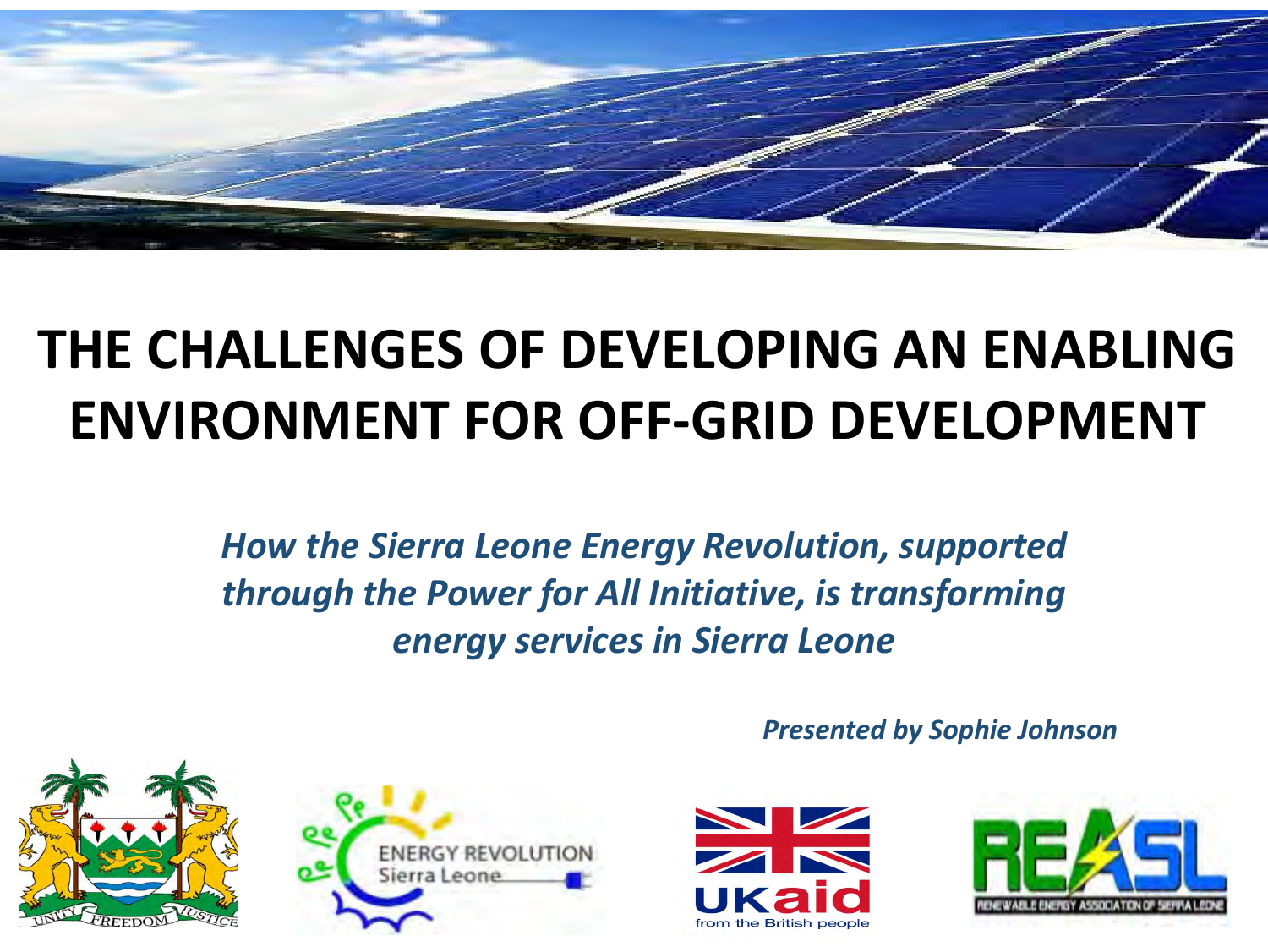#### **Sierra Leone Decentralized Renewables Market**

#### **May 2016: launched the Sierra Leone Energy Revolution commitment**

 $\triangle$  The first country to sign the Energy Africa Compact with DFID

- o Reach 250,000 households with modern solar solutions by 2018
- o Achieve 'Universal Energy Access' by 2030
- Secured presidential commitment to 100% Power for All by 2025
- Established and led multi-stakeholder Energy Revolution Taskforce (**Collaboration**) Inclusive of relevant ministries

#### **The Vision**



#### **His Excellency President** Koroma

Energy: "is in line with our **Agenda for Prosperity** bringing electricity to all of our 149 chiefdoms using modern solar and other renewable technology".

-State opening of Parliament 11 December 2015

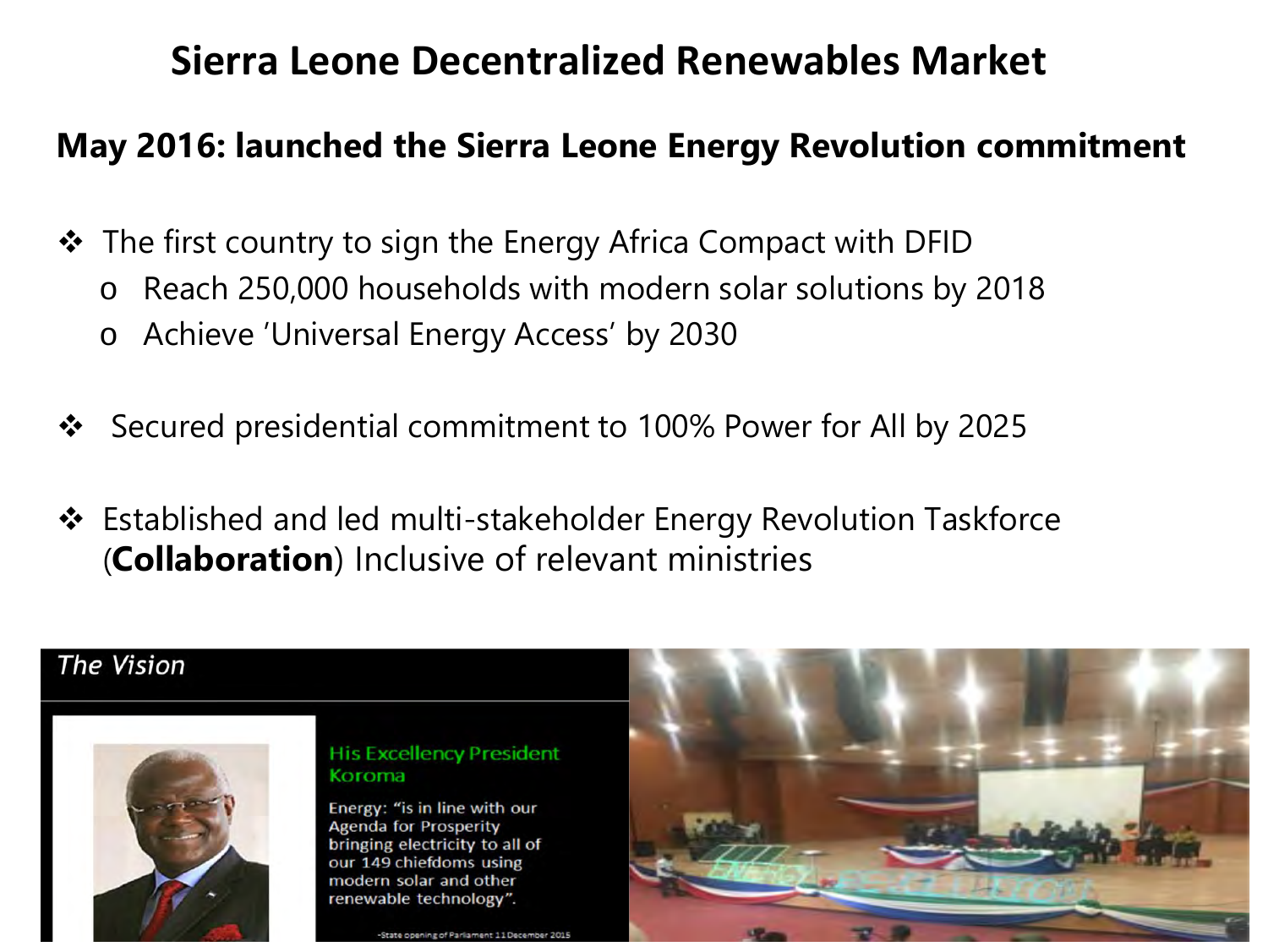#### **Progress on Household and Rooftop Solar since May 2016**

- **☆ REASL:** Renewable Energy Association of Sierra Leone, established
- **Major international companies** have entered the country, including d.light, Azuri, Barefoot Power, TOTAL, Azimuth, BBox and Ignite Power
- $\dots$  **VAT and Tariff Waiver** now have a streamlined importation process to customs 'green channel', that is linked to qualified certified solar products (pico-PV and home solar market has tripled in size)
- **→ DFID** support from the Power for All campaign has united sector stakeholders
- **<sup>◆</sup> Household solar consumer financing pilot** between REASL and the Sierra Leone Association of Microfinance Institutions **(SLAMFI)** has been launched
- **EXATE:** Nation wide renewable campaign to concertize the market {creation of champions from every district
- **Government policy** on Renewable Energy Policy 2016 commits GoSL to ensure DRE becomes a significant part of the energy portfolio.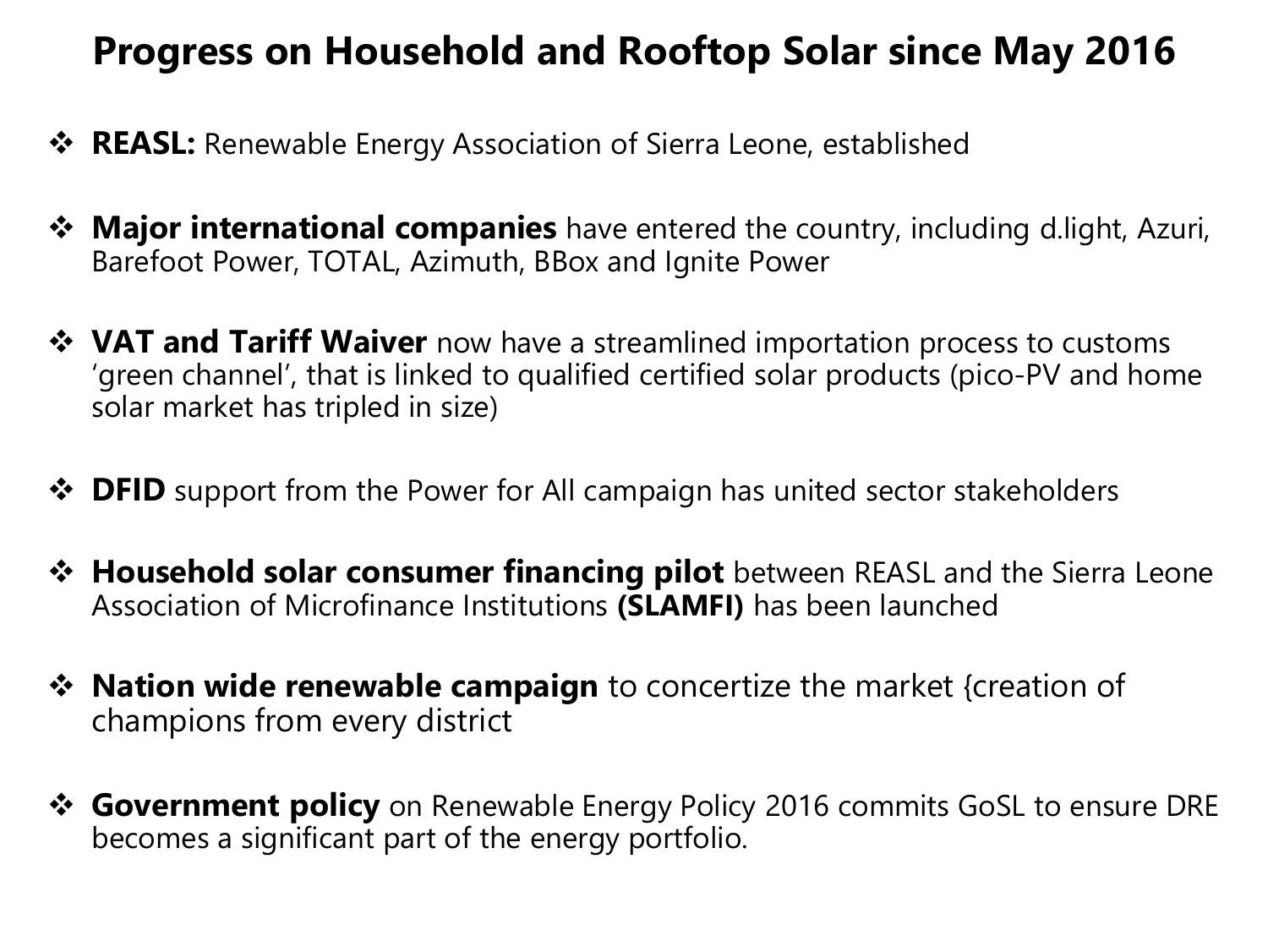#### **REASL : Achievements to date and objectives**

- **Exage Coordinating** the efforts of Private Sector companies to create a healthy market for renewable energy products in Sierra Leone
- **\*** Supporting the Ministry of Energy efforts to implement the waiver for high quality solar and energy efficiency products.
- **\*** Negotiating facilitated access to foreign currency with the Central Bank of Sierra Leone
- **Facilitating** events and demonstrations to raise awareness of DRE
- **<sup>❖</sup> Implementing** a partnership with the Sierra Leone Mico-Finance Association {SLMFA} to encourage the distribution of pico-solar products by MFI's
- **Attracting** investors and industrial partners to Sierra Leone

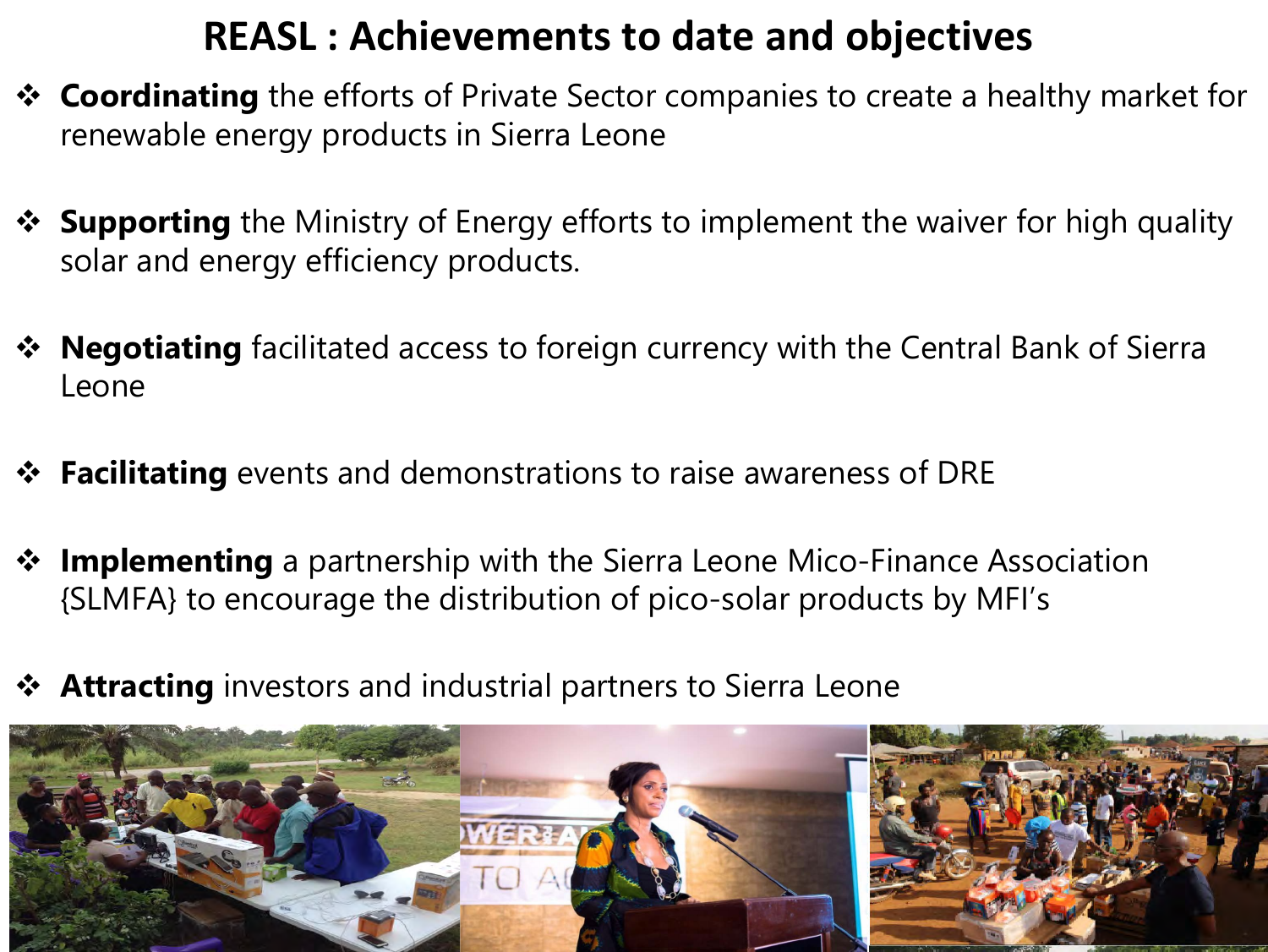# **Energy Access: Challenges**

### **Unlocking Finance**

- o High interest rates from commercial banks are limiting growth of decentralized renewables companies
- o Forex currency risk-hedging is holding the sector back

#### **Lack of Awareness**

- o Low awareness of the benefits of solar systems makes distribution a challenge
- o Perceptions on solar products need to be changed

### **Access to affordable products for customers**

- o Lack of consumer financing schemes limit affordability for consumers
- o Micro-finance institutions and cooperatives are hindered by high interest rates

## **Capacity building**

- o More capacity building is needed within the Ministry to fully implement the governments Rural Electrification Policy
- o More training is needed including in engineering / technical skills, sales, book keeping and a number of other areas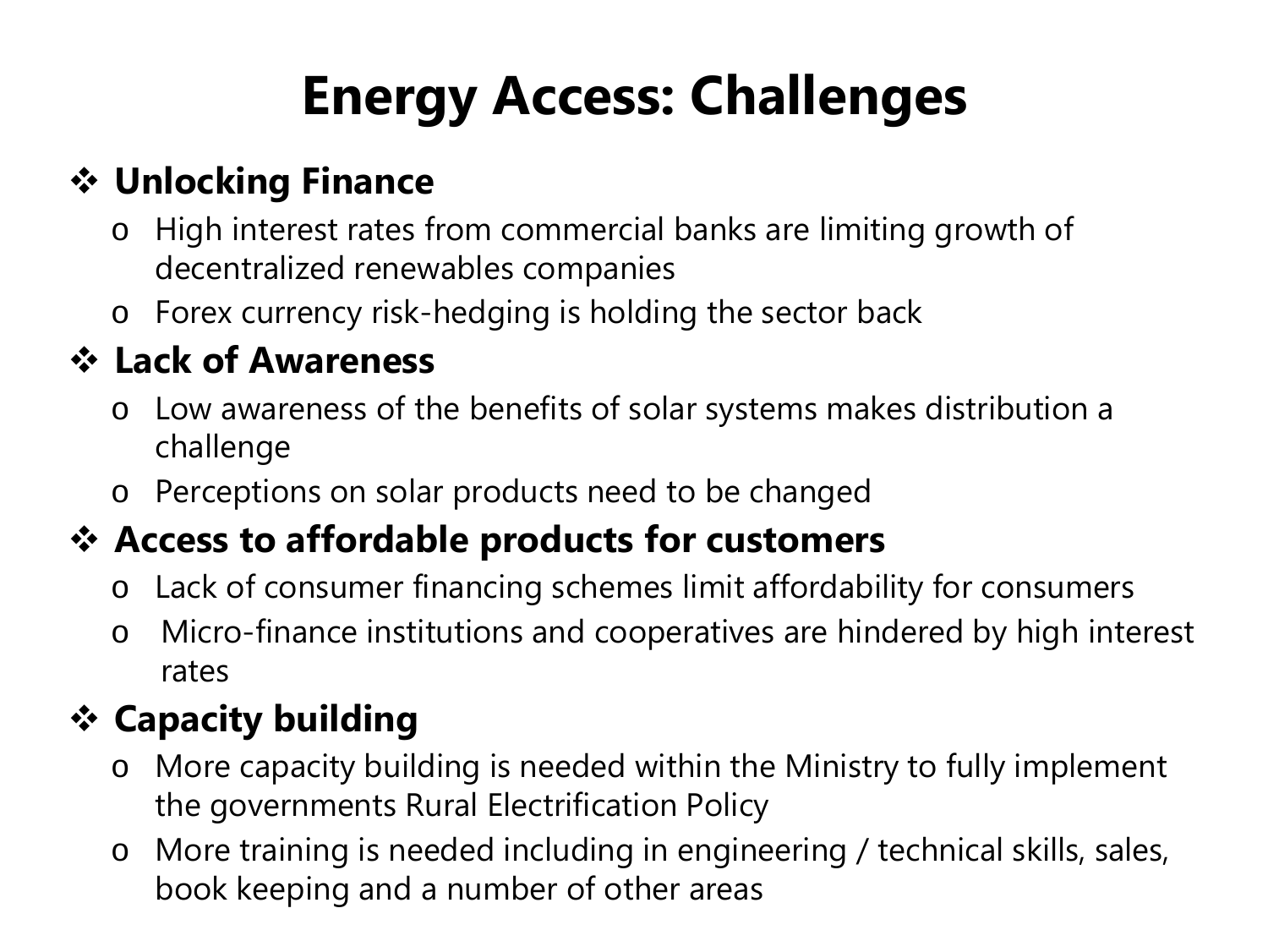# **Technological Developments**

- **Technological Advances -** every country receives various "miracle technology" proposals from investors that claim to provide the best solution for the Country's energy (or off-grid)generation. There is a **fundamental difference** between grid connected power generation and off-grid connected projects. Hence:
- o **Grid-connected projects** tend to limit themselves to one technology ending at the metering facility.
- o **Off-grid projects** must take into account the consumer, consumption and frequency of use. Hence, the project boundary is much less clear.
- $\cdot$  **Financial and technical support mechanisms** the plethora of grants, loans and programs is good but can also be complicated without a **"seasoned consultant"** or a **regulatory framework** to support private investors. Consolidation on the numerous information support mechanisms would be good to have.
- $\triangle$  **Specialized Technical assistance** is important especially addressing the **distributed nature of off-grid renewable energy technology**. It is difficult for public officials to understand the complex system *(e.g. right to feed surplus energy back into the grid or to sell it off-grid,etc).*

#### **"International collaboration and sharing of the up-to date data information advancements could be increased."**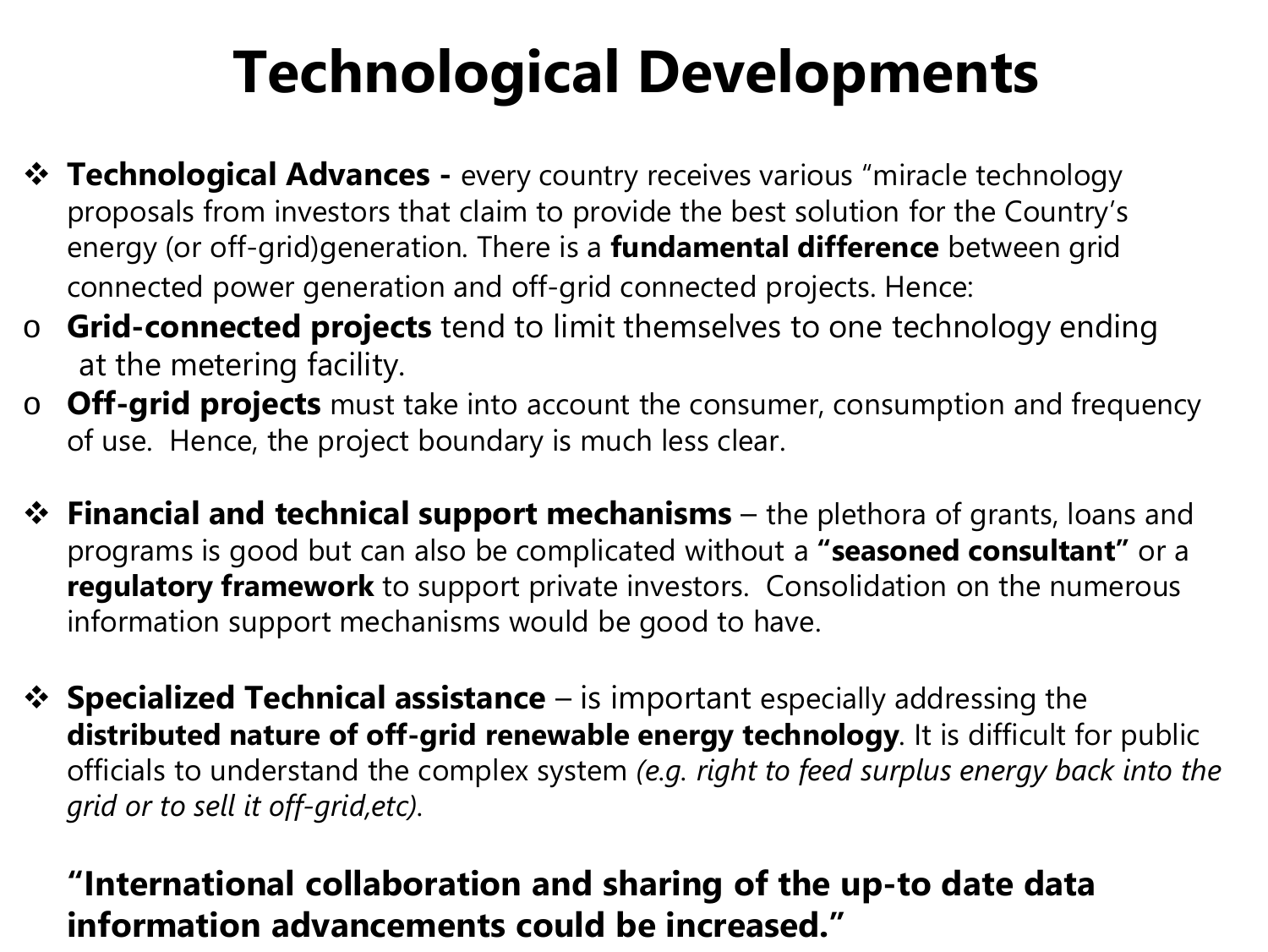### **Current Status: Mini Grids**

- ◆ One of the largest PV mini-grid installations in West Africa has kicked off, in a partnership between the government, UNOPS and DFID
	- o PV mini grids will be **installed in 50 villages** by the end of 2017
	- o The 4 year program will ultimately benefit **500,000 people**
- **❖ WHH** project is underway
	- o Building solar **mini grids in six districts**

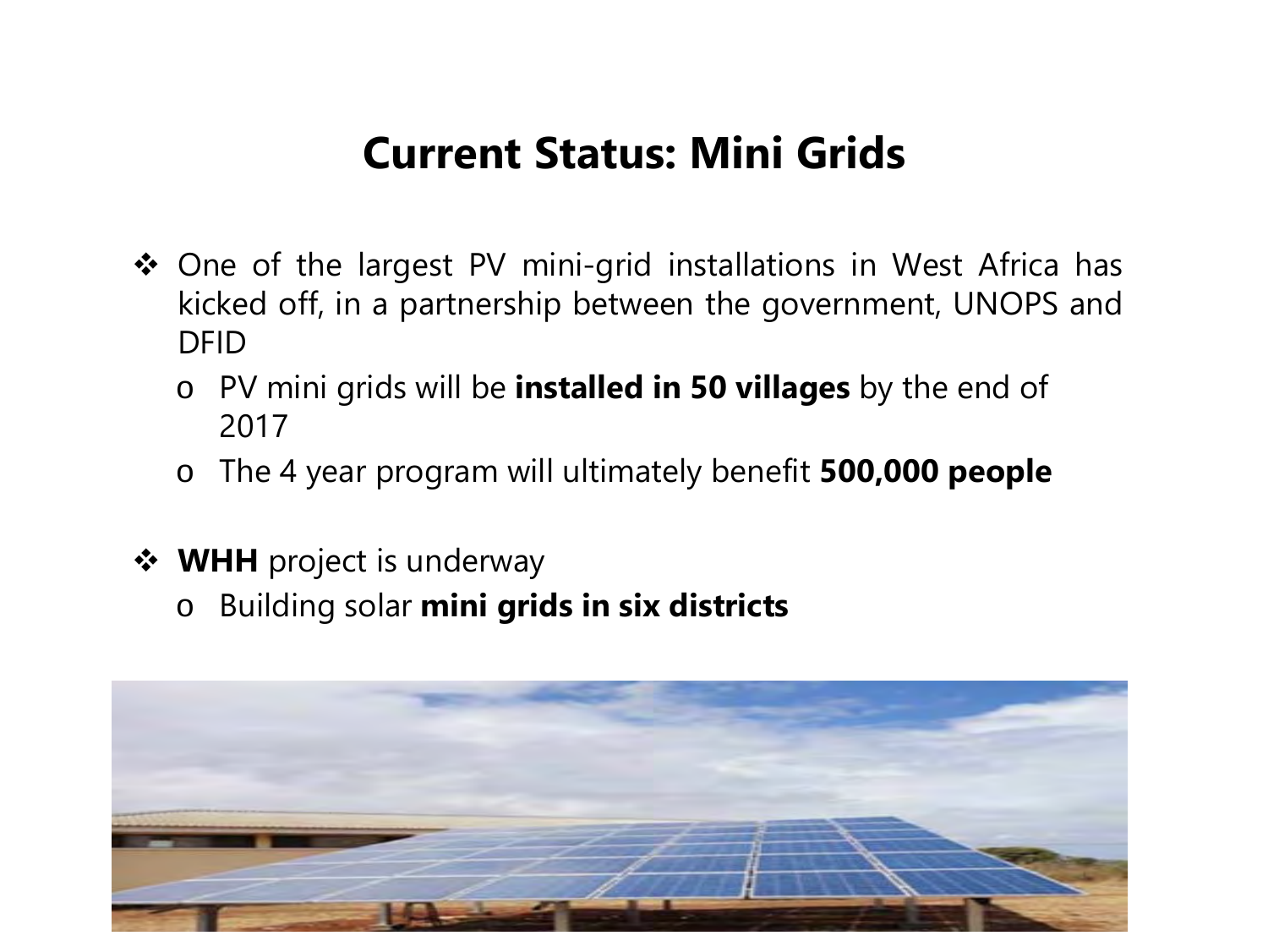# **Energy Access: Opportunities**

- ❖ 2017 will see the development of a full market-based **Energy Access Program**, focussed on:
	- o Policy; Demand Creation; Strengthening the Supply chain; Unlocking Finance
- An **Energy Africa Compact refresh** will take place
	- o to enable more donor support and participation in support of off-grid solar
- A **Sector Road Map** established:
	- o To create an enabling environment to increase productivity, within modern energy services, wealth creation and quality of life for all